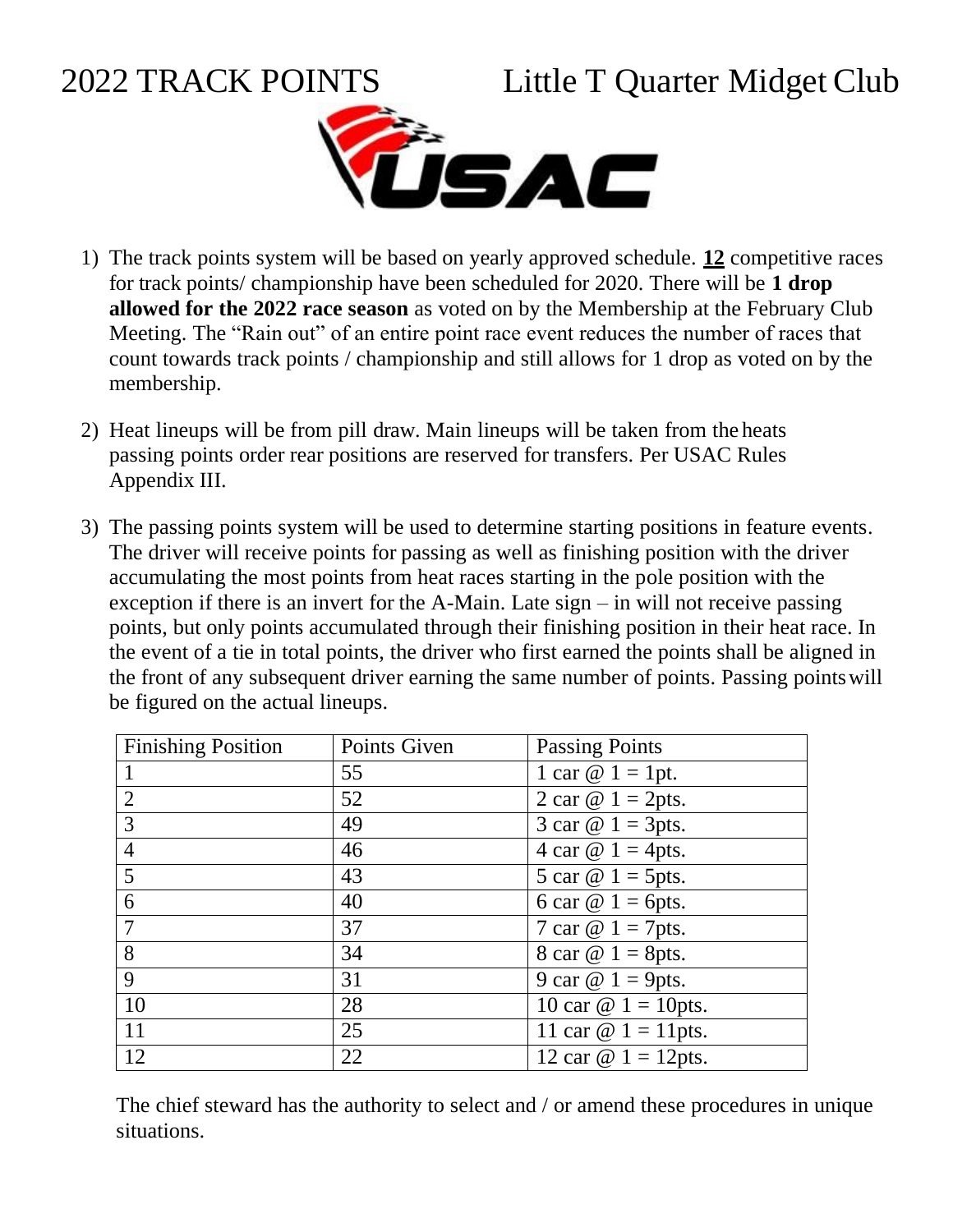- 4) NO POINTS will be awarded for TIMING for any race in 2020. Points will be awarded only for main event race finishes at the John Hoenig MemorialRace event in 2020.
- 5) Premier events in a class will be called the A Main, then the B Main, then the C Main and so on...
- 6) DNS,DNF,DQ and DNA explanation (Per USAC Appendix III, page 6)

|            | Engine Change (Starts at the tail of the next race)                                                          | ALL points according to drop out race finish                                                                                                                |  |  |
|------------|--------------------------------------------------------------------------------------------------------------|-------------------------------------------------------------------------------------------------------------------------------------------------------------|--|--|
| <b>DNF</b> | Did Not Finish, Including Strikes                                                                            | ALL points according to drop out race finish                                                                                                                |  |  |
| DQ         | Mechanical (dropped parts)                                                                                   | ALL points according to drop out race finish                                                                                                                |  |  |
| DQ         | Safety (loss of driver related safety items, does not conform to the<br>"Safety Check and Registration Form) | ALL points according to drop out race finish                                                                                                                |  |  |
| DQ         | <b>Flagrant Call</b>                                                                                         | ALL points according to drop out race finish                                                                                                                |  |  |
| <b>DQ</b>  | Illegal (engine / tech item)                                                                                 | NO race points for the day, plus any additional<br>penalties for the particular DQ. (Illegal<br>engine/tires and illegal fuel cannot be used as a<br>drop.) |  |  |
| DQ         | <b>Unsportsmanlike Conduct</b>                                                                               | NO race points for the day, plus any additional<br>penalties for this particular action. Cannot be<br>used as a drop.                                       |  |  |
| <b>DNS</b> | Attempt to race. Did not take green flag                                                                     | ALL points according to drop out race finish                                                                                                                |  |  |
| <b>DNA</b> | Did not attempt to race_- Main                                                                               | NO race points. OR will receive last (10th or                                                                                                               |  |  |
|            | $(11th)$ place points if driver/car participated in qualifying or heat race for that class and event         |                                                                                                                                                             |  |  |

11th) place points if driver/car participated in qualifying or heat race for that class and event.

- 7) Anyone found illegal for any reason will forfeit their points for that portion of the event which they were deemed illegal. They will receive credit for participation. Ifa driver's engine is found illegal on a mains racing day, they are found illegal on the timing day of the same event as well.
- 8) If there is a tie at the completion of the season, the awards given to each driver involved will indicate a tie. There will be no tie-breakingprocedures.
- 9) In the event that a race event is canceled after sign-ins have begun, any competitorin attendance will be given a reasonable amount of time to sign-inand will receive Payment credit for attending the next racing event except Regionals.
- 10) Points awarded at any race meet will not be challengeable after 2 or more race meets are completed if an only when final race points are posted within 72 hours of completion of the points race on the Little T website for all members to have equal access to. Any point race that final points are not posted within 72 hours after